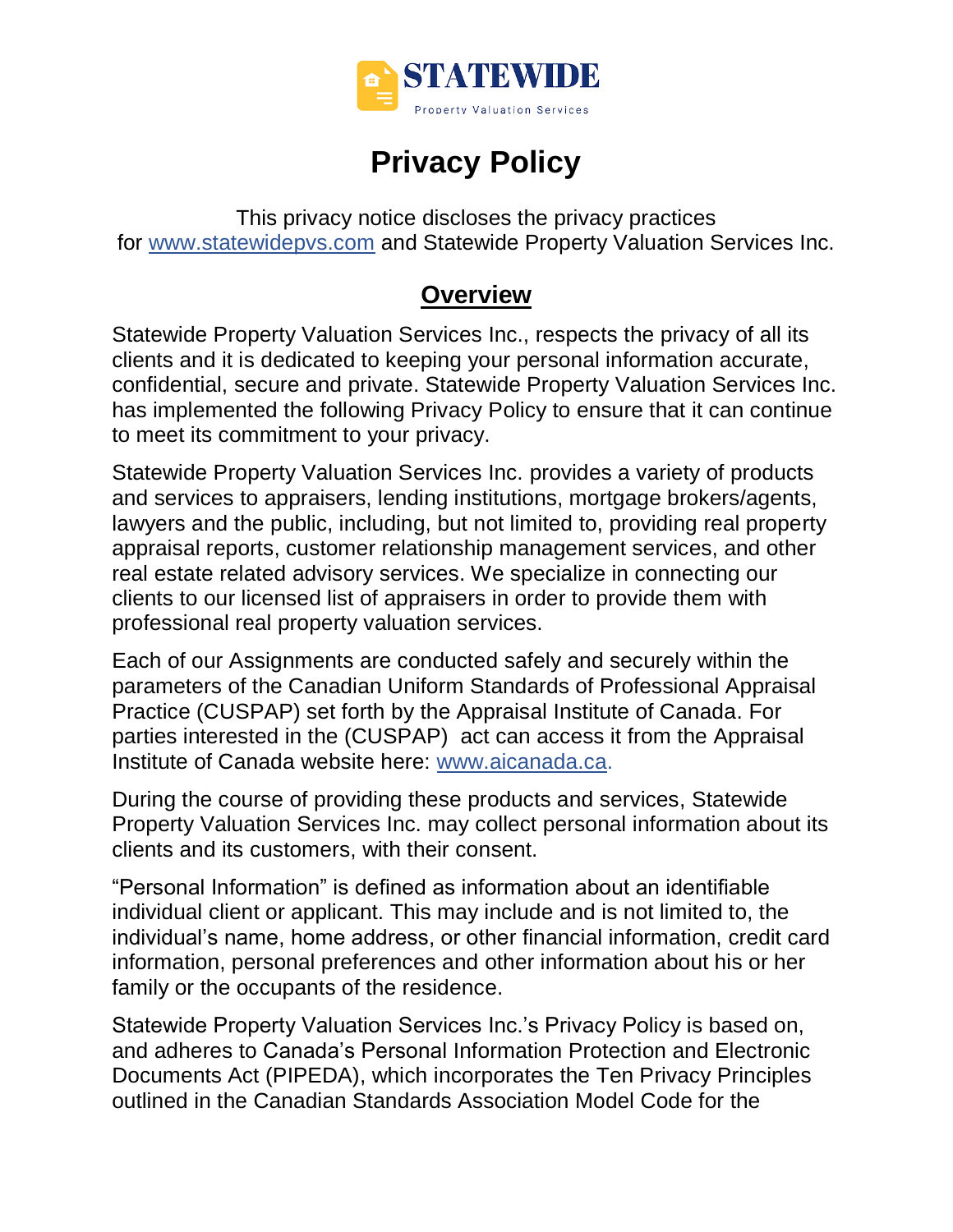

Protection of Personal Privacy. If you are further interested to inquire & read into the specifics of this legislation you can visit the official website of the Privacy Commission of Canada here:<https://www.priv.gc.ca/en/>

At the end of this Privacy Policy the ten principles that Statewide Property Valuation Services Inc. follows to ensure that we protect your personal information when we collect, use, or disclose it in the course of conducting our appraisal service business activities is described.

All of our employees who have access to personal information must adhere to our Privacy Policy and its related procedures.

# **Application of Privacy Principles**

Statewide Property Valuation Services Inc. gathers and uses personal information in order to provide its clients or you with the products and services requested, in particular: Name, Address, Phone number(s), Approximate market value of the property being purchased/refinanced/transferred, Address of the property being purchased/refinanced/transferred, Specific financing details related to potential loans are sometimes collected, Credit Card and financial institutional information as well.

All information that you do provide us with is securely maintained and kept strictly confidential. This Privacy Policy does not apply to aggregated data from which it is not possible to determine the identity of a specific individual. Statewide Property Valuation Services Inc. reserves the right to use aggregated data in any way that it determines appropriate.

# **Purposes**

Statewide Property Valuation Services Inc. uses your personal information for three primary purposes. First in order to communicate with you in order to provide you or your representative with our products and services. Second for transactional information to monitor our level of service and report back to our clients to ensure satisfaction with the provision of such services. Lastly we use personal information for the purpose that we have disclosed. If we want to use your information for a different purpose, we will notify you and our clients to obtain consent.

# **Release of Personal Information**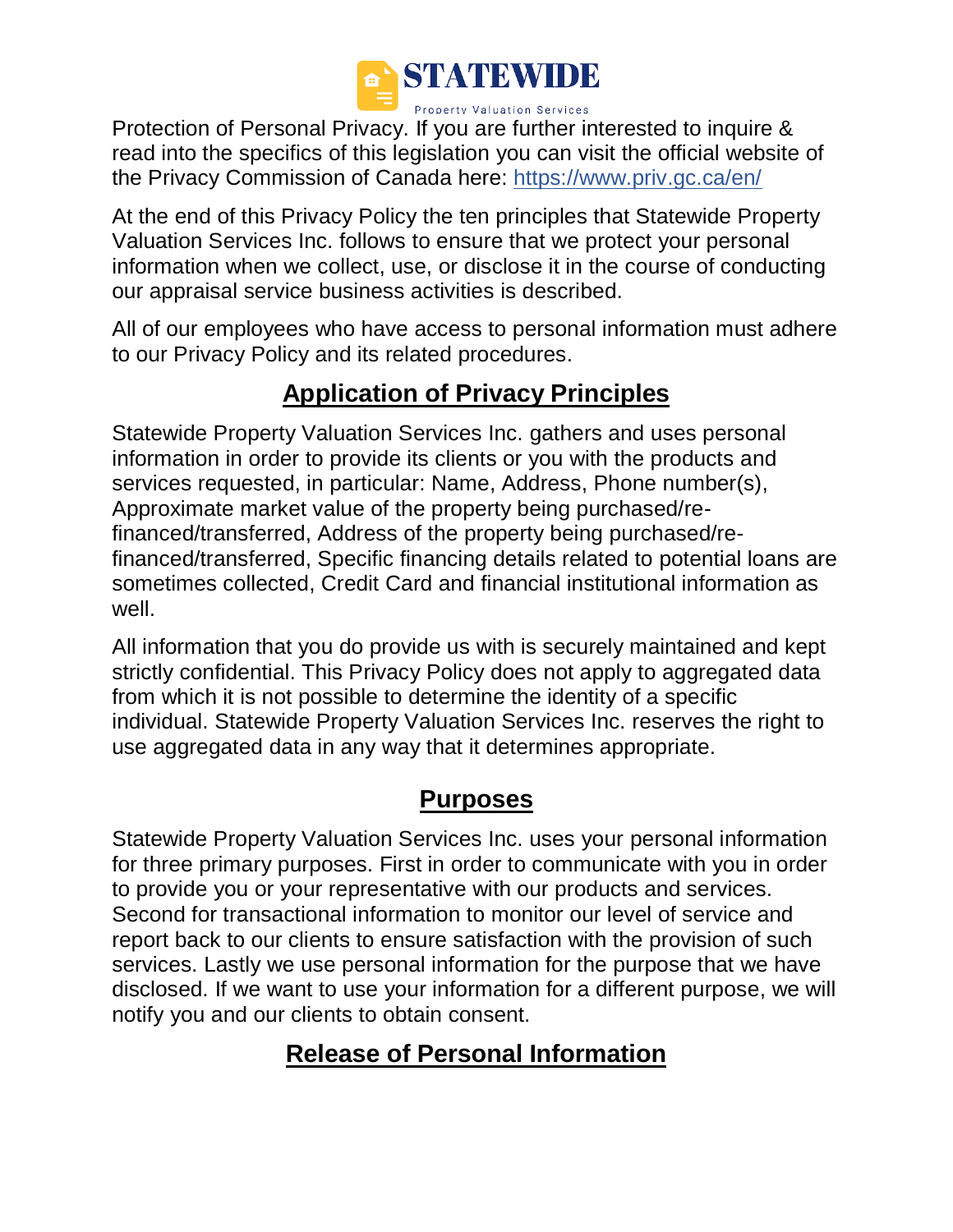

Statewide Property Valuation Services Inc. is obliged to keep your personal information confidential except under the following circumstances;

### **When:**

A. Sanctioned by the Clients

Many of the services offered by Statewide Property Valuation Services Inc. require us to obtain personal information about you in order to perform the services we have been engaged to provide. We will always obtain consent, and we will never use the personal information for purposes other than those we have told our clients about.

You may withdraw your consent at any time, subject to any legal implications. If you withdraw your consent to use or disclose certain personal information, we may be unable to continue to provide all or part of the requested services. The procedure for withdrawing consent is outlined below under the section "Withdrawal".

#### B. Required by Law

The type of information we are legally required to disclose usually relates to government tax reporting requirements. In some cases, however, such as under a court order, we may be required to disclose certain information to persons specified in the court order. We will only provide the specific information requested and only upon being satisfied that the authorities have legitimate grounds to request the information.

C. Permitted by Law

The legislation has provided certain situations where Statewide Property Valuation Services Inc. is legally permitted to disclose personal information without your consent. Examples include situations involving the collection of debt in arrears, medical emergencies, or suspicion of illegal activities.

#### **With:**

A. Employees of Statewide Property Valuation Services Inc.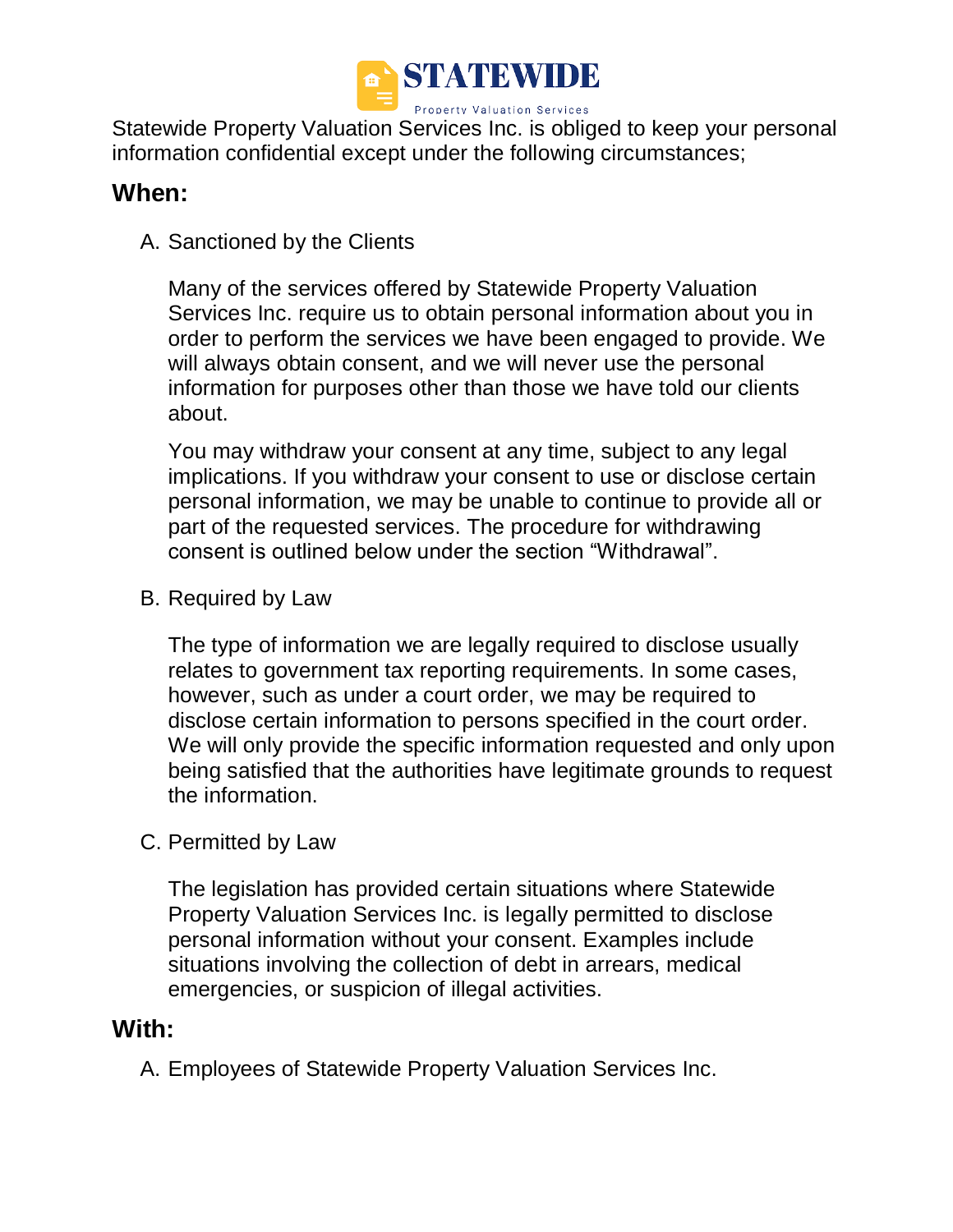

In the course of daily routine business procedures, access to personal information is limited to those employees with a legitimate reason for accessing it. As a condition of their employment, Statewide Property Valuation Services Inc. employees are required to follow all applicable laws and regulations, including this Privacy Policy.

Unauthorized use or disclosure of confidential client information by a Statewide Property Valuation Services Inc. employee is prohibited and may result in disciplinary measures.

B. Associates

In order to best serve our clients and you, some of your personal information may be shared with our associates. We will only do this with your consent and you may withdraw this consent at any time. The procedure for withdrawing consent is outlined below under the section "Withdrawal".

C. A Third Party

We may engage and coordinate with third-party suppliers to provide certain services offered throughout Statewide Property Valuation Services Inc.

Such suppliers are only given the information that is needed to provide the specific service for which we contract them to provide. Suppliers are obliged to protect the confidentiality of your personal information, and they are prohibited from doing anything with this information that we have not authorized them to do. They are required to treat your personal information in a manner consistent with our Privacy Policy.

D. Sale of business

We may transfer your personally identifiable information to a third party in connection with a sale, merger, or other disposition (whether of assets, stock, or otherwise) of our business.

### **Site Security**

[www.statewidepvs.com](http://www.statewidepvs.com/) provides general information about Statewide Property Valuation Services Inc. and the products and services it offers.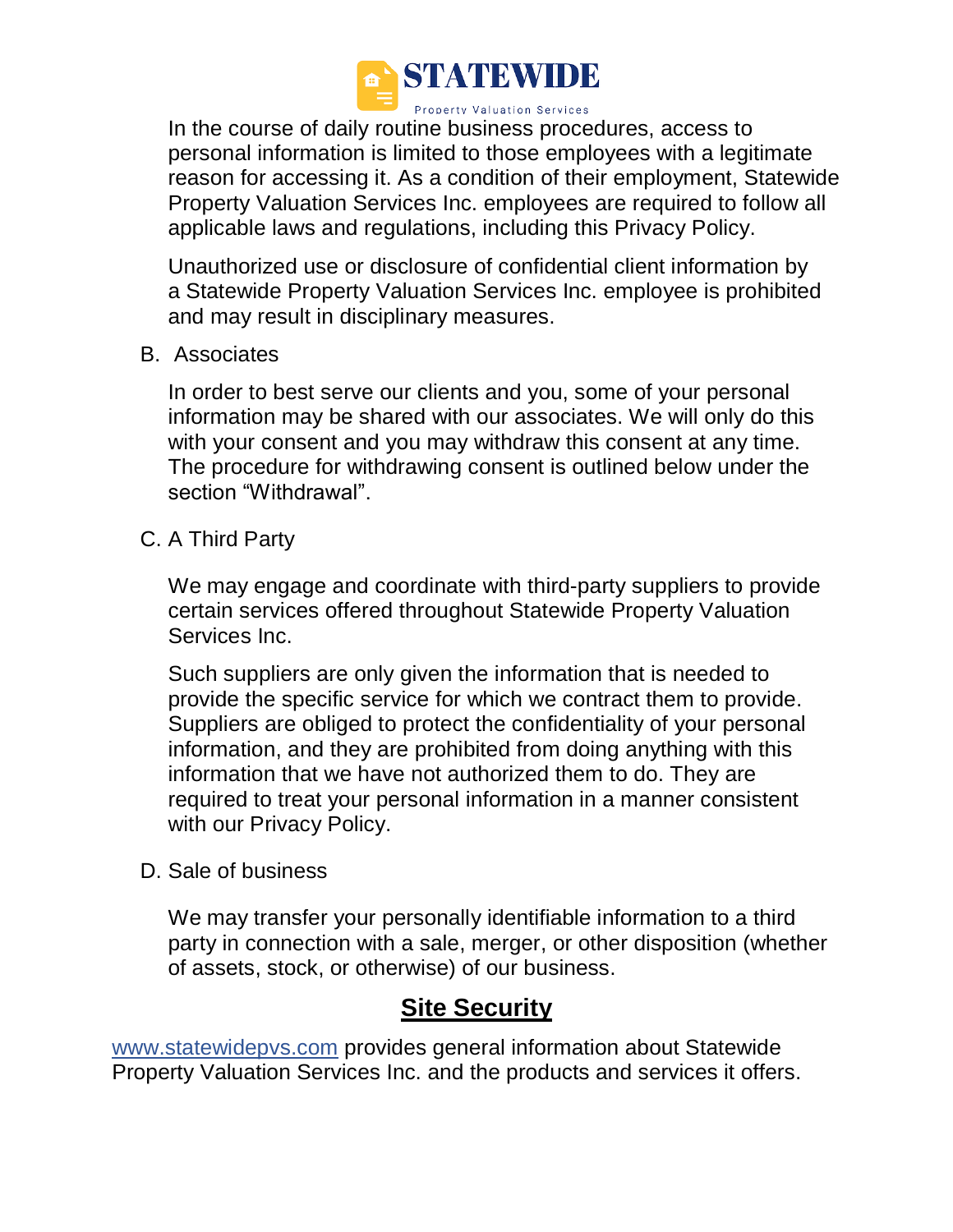

In order to best serve our clients, Statewide Property Valuation Services Inc. offers its clients and you access to certain information through its websites via links to other web sites, including those of its business associates. Statewide Property Valuation Services Inc. is in no way responsible and cannot guarantee the content or privacy of other sites linked to ww.statewidepvs.com.

# **Information Access & Revisions**

As our client, you have the right to access the personal information we keep on you and you have the right to verify or amend the information if it is presented to be inaccurate. If you would like to view the personal information held on you or to make a change to that information, please make a written request by sending an e-mail to [contact@statewidepvs.com.](mailto:contact@statewidepvs.com)

# **Withdrawal**

In order to provide you with our services and products, Statewide Property Valuation Services Inc. will, with your consent, share your personal information with our associates. Should you not want to receive promotional materials from or have your personal information shared with our associates please contact us at contact@statewidepvs.com.

# **Cookies**

"Cookies" are small text files that contain a unique identification number that allows the systems we utilize to identify your web browser and not you personally each time you visit our website. This information is utilized by Statewide Property Valuation Services Inc. in order to advance the functionality of our website and enhance the navigation and security of your sessions.

You may organize your browser to notify you when you receive a cookie, and you may decline to accept them entirely. However, if you decline to accept cookies, the functionality that will be provided to you, its user will be limited when you visit our website.

Statewide Property Valuation Services Inc. may collect anonymous information about you. This means that the information collected cannot be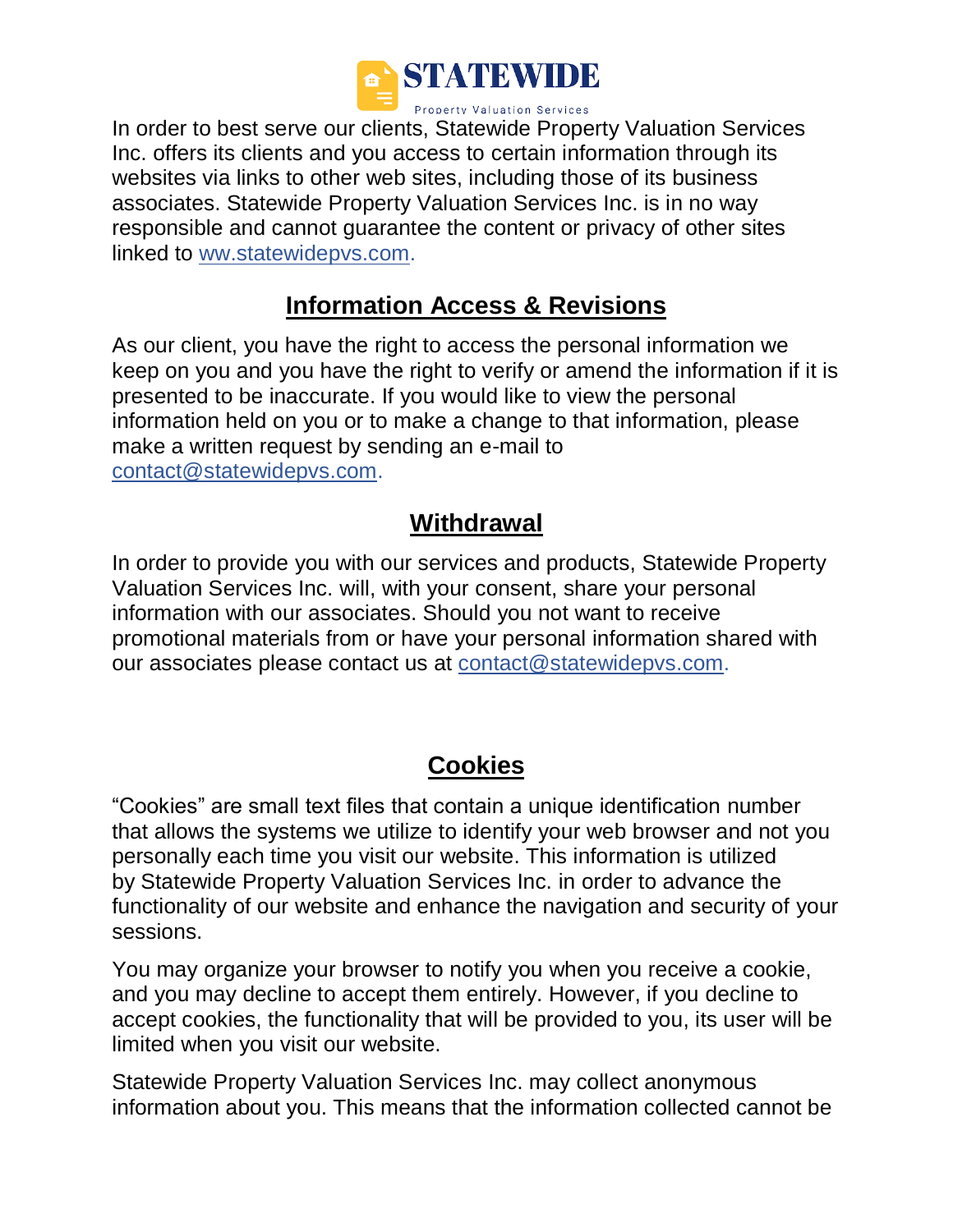

traced back to a specific person. For example, the aforementioned systems we utilize to advance the functionality of our website may record certain information automatically when you visit our website. This information is collected using the "cookies" and might include the pages you visited, your I.P. address and other site usage statistics. This information is used for research and analytical purposes only. For example, evaluating how many visitors our website receives or which pages each user uses most often. This aggregate data may be disclosed to third parties.

# **Principles of Privacy outlined by the Office of the Privacy Commission of Canada**

The ten principles listed below govern our actions as they relate to the use of personal information:

1. Accountability

Statewide Property Valuation Services Inc. is accountable for all personal information in its possession or custody, including personal information disclosed to third parties for purposes of providing services requested by our clients, employees, or you.

2. Identifying Purposes

Statewide Property Valuation Services Inc. collects personal information supplied to it by its clients, including financial institutions, brokers, lawyers, among others, that is essential to permit Statewide Property Valuation Services Inc. to provide the services requested. We are obligated to protect the confidentiality of your personal information, and we are prohibited from doing anything with your personal information that we have not been authorized to do by our clients or you or that is required of us in carrying out the appraisal related services as requested by the client or you. Furthermore, Statewide Property Valuation Services Inc. relies upon such financial institutions, all of whom are bound by PIPEDA, to obtain their customers' consent or rely upon an exemption to PIPEDA, before providing Statewide Property Valuation Services Inc. with their customers' personal information.

3. Consent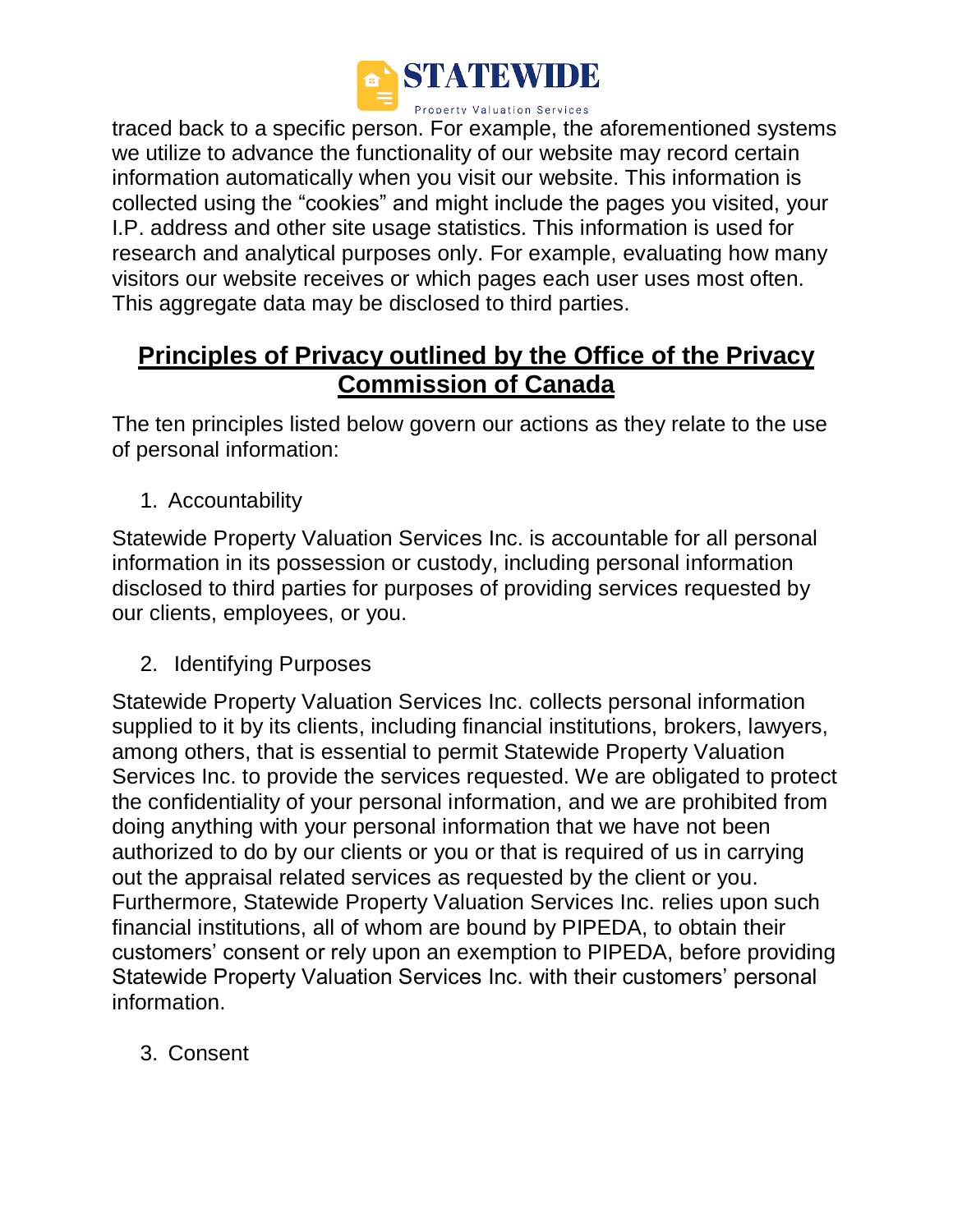

Statewide Property Valuation Services Inc. will obtain consent from its clients or you before or when it collects, uses, or discloses your personal information. Consent can be express, implied or assumed with regards to the services being rendered and agreed upon and even given through an authorized representative. A client or you can withdraw consent at any time, with certain exceptions. We however, may collect, use or disclose personal information without the client's knowledge or your consent in exceptional circumstances where such collection, use, or disclosure is permitted or mandated by the law.

4. Limiting Collection

The information that Statewide Property Valuation Services Inc. collects will be limited to those details necessary for the purposes it has identified as well as any and all services related to residential appraisal services to the client, to you, or to perform the services.

5. Limiting Use, Disclosure and Retention

Personal information will only be used or disclosed for the purpose for which it was collected unless the client or you have otherwise consented, or when it is required or permitted by law. Personal information may only be retained for the amount of time needed to fulfil the purpose for which it was collected or to fulfil contractual obligations with respect to record retention. In certain exceptional circumstances, Statewide Property Valuation Services Inc. may have a legal duty or right to disclose personal information without knowledge or consent from our client or you with respect to matters that concern the company's or the public's interest.

6. Accuracy

Statewide Property Valuation Services Inc. will keep personal information as accurate, complete, and current as necessary to fulfil the purposes for which it was collected. Clients or you may request to have this information amended where it is found to be inaccurate or incomplete.

7. Safeguards

Personal information is protected using measures fitting to the sensitivity of the information.